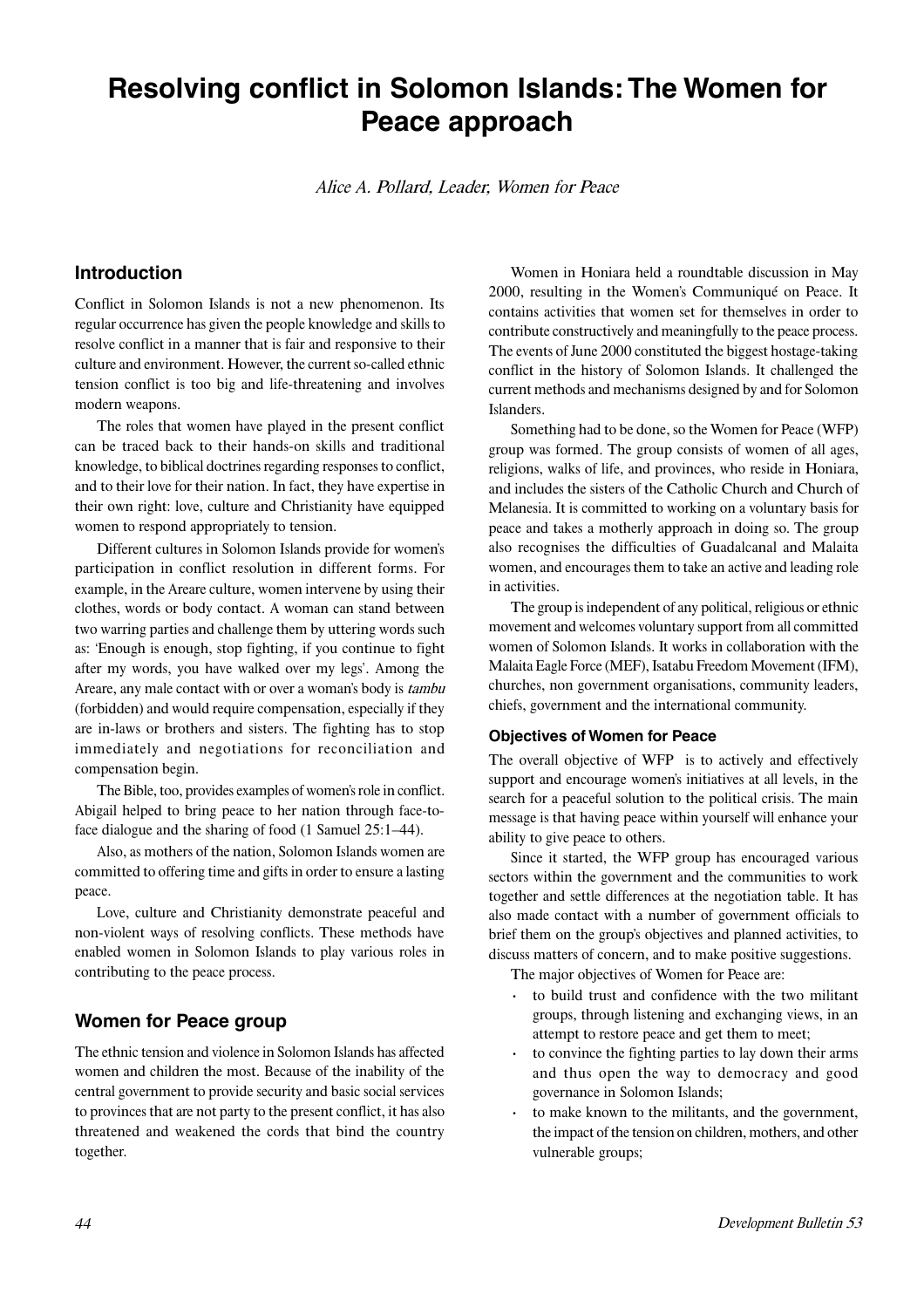- to share women's views on compensation, law and order and security, and the need for politicians to be united and work together;
- to build trust and confidence with the provincial governments of Malaita and Guadalcanal;
- to mobilise women, chiefs, elders, village leaders, parliamentarians, provincial members, church leaders, and foreign governments to unite and speak with one voice—the voice of peace and reconciliation;
- to join in fellowship with the victims of the tension;
- to meet with government leaders and share women's perspectives on the tension and at the same time offer assistance in the peace process; and
- · to alert foreign development partners to the need for their continued assistance, especially in building up the confidence of the police force and in supervising the laying down of arms.

#### **Women for Peace activities**

In working towards the fulfilment of the group's objectives and purposes,WFP members have been involved in various activities:

- meeting with militants, government and police representatives;
- representation at ceasefire talks;
- · weekly prayer meetings, including the Women's Plea for Peace which was broadcast live throughout the nation;
- forums and conferences;
- visits to displaced families, the hospital and provincial communities, particularly to encourage the reintegration of young militants;
- organised exchange of baskets of essential goods; and
- the wearing of a distinctive uniform: scarves of green, yellow and blue, representing the national flag.

Listening to the views expressed during visits has given the group a deeper understanding of the root causes of the current tension.

Women of the group have donated willingly and lovingly from their own pockets and wardrobes. They have dug deep into their baskets. Because of the work they are doing, the communities continue to donate funds to help meet transport and communication expenses.

Women for Peace utilise non-violent and peaceful methods in making their views heard. The challenge is whether this approach can be effective in an armed conflict situation such as the current one. The women believe that these methods have worked in the cultural and biblical context and that they can contribute to the way forward and will be crucial to sustainable community living and human development. But, for this to come about, peace must be achieved and work must start now by all men, women and the church.

#### **Participation in the peace process**

Some general observations can be made about the participation of women in the search for a lasting solution to the current social unrest. It is clear that the encouragement of cultural diversity and social integration in Solomon Islands, while difficult, can be achieved with respect, love, care, sharing and understanding.

It is also clear, in the work that WFP has carried out, that people want to maintain their roots and cultural diversity while feeling socially integrated. One of the main reasons for the current conflict is that people feel that the political system is not responsive to their needs, and that the legal system has not afforded equal protection to all people in society. These are fundamental requirements for harmony and security and the means by which the social and cultural capital of a community of different ethnic groups can be enriched.

While there is political support for the efforts of women, this has not been translated into practical action to allow for their participation, which partially results from the stereotyping of men and women and the lack of acceptance of all people and their contribution towards peace being equally deserving.

#### **Donor assistance to the peace process**

During the last 20 months Solomon Islanders have wrecked the economy, directly by their involvement in the conflict and indirectly by being silent about the impact of the crisis on the country. In the year 2001 Solomon Islands will be fighting for the survival of its children and future generations. It is estimated that \$188 million will be raised by the government in 2001. Of this, \$168 million will be required for debt servicing and only about \$20 million will be left to fund services. Given this situation for the next three years, aid from donor countries will have to finance all government investment and recurrent expenditure.

Those managing the assistance must ensure that aid does not create any more mistakes that will lead to further conflict. In the past, economic growth has not always been a donor priority. For relief and rehabilitation to work, assistance needs to be carefully aimed at sound economic management at all levels within the government machinery, the private sector and civil society. Aid projects must also be properly appraised and monitored to ensure that they are sustainable and do not duplicate the work of others. More importantly, good economic policies are needed to make aid work for the country and these policies must be soundly administered. Outside assistance therefore needs to address root causes of the ethnic tension, national unity, nation building and the creation of opportunities and incentives throughout the country to enable people to remain in their land/locality and still be economically viable. It needs to expand people's capacity and capabilities. It also needs to take into account that concentration of economic and political power may lead to non-sustainable policies at the expense of natural systems upon which the poor rely.

It is important to acknowledge in all of this work that a sense of belonging is an important source of personal fulfilment, well-being, enjoyment, purpose and meaning.